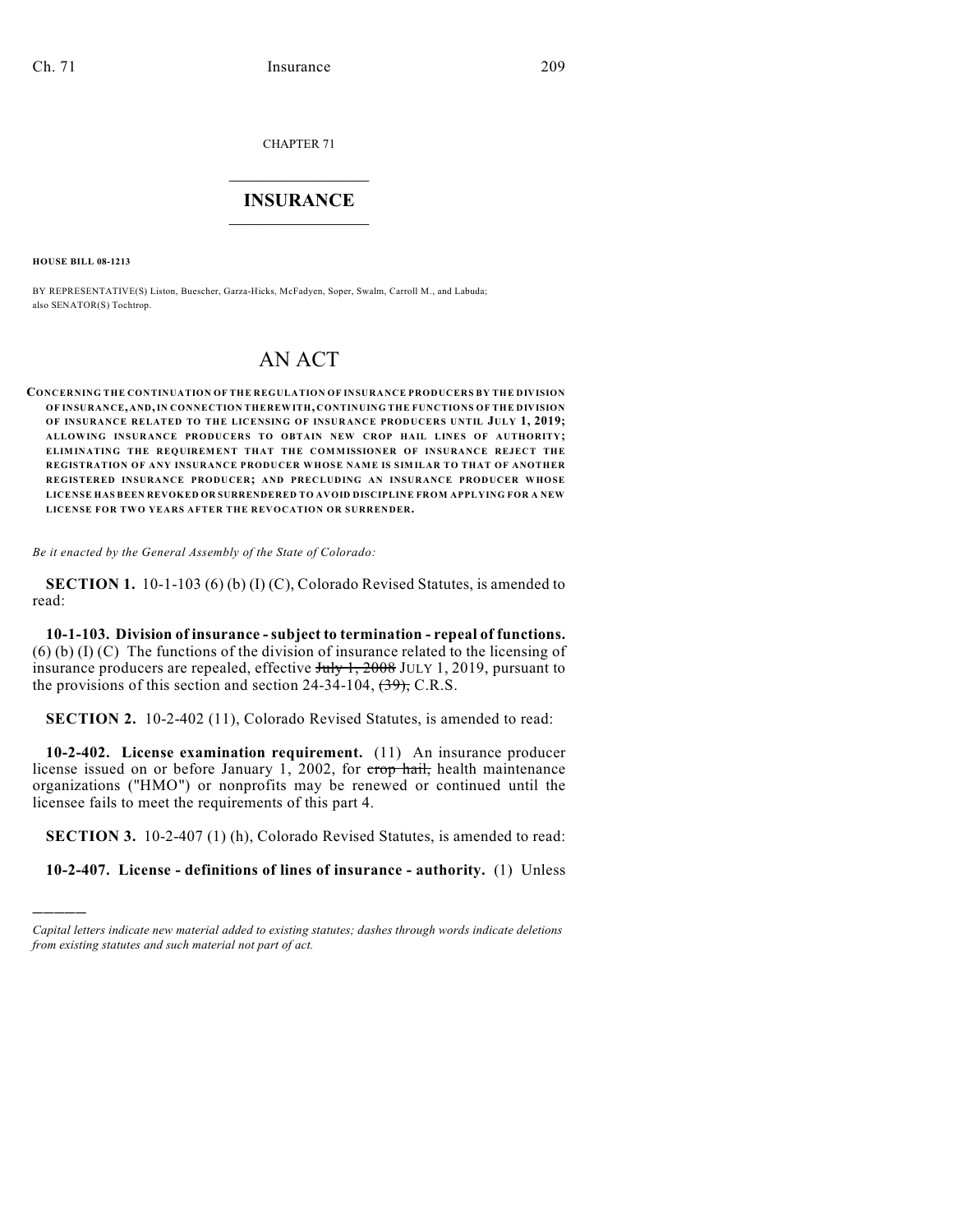210 **Insurance** Ch. 71

denied licensure pursuant to section 10-2-801 or 12-7-106, C.R.S., a person who has met the requirements of sections 10-2-401, 10-2-404, 12-7-102, or 12-7-103, C.R.S., may be issued an insurance producer license. An insurance producer may receive qualification for a single license to include one or more of the following lines of authority:

(h) Crop hail; except that no person shall be issued a new license for this individual line of authority on or after January 1, 2002, pursuant to section  $10-2-402$ ;

**SECTION 4.** 10-2-701, Colorado Revised Statutes, is amended to read:

**10-2-701. Assumed names - registration - rules.** Any insurance producer using an assumed name, including without limitation a trade or fictitious name, under which the insurance producer conducts business shall register the name with the insurance commissioner prior to using the assumed name. The commissioner shall not accept registration of any name that is similar to another currently on file, that would tend to be misleading to the public or that is identical or similar to the name of any producer whose license has been revoked or suspended. Every insurance producer licensee shall promptly file with the commissioner a written notice of any change in or discontinuation of the use of any name. The commissioner may promulgate all rules necessary and proper to implement the provisions of this section.

**SECTION 5.** 10-2-801, Colorado Revised Statutes, is amended BY THE ADDITION OF A NEW SUBSECTION to read:

**10-2-801. Licenses - denial, suspension, revocation, termination - reporting of actions.** (5) IF THE COMMISSIONER REVOKES THE LICENSE OF AN INSURANCE PRODUCER PURSUANT TO THIS SECTION, OR IF AN INSURANCE PRODUCER SURRENDERS ITS LICENSE TO AVOID DISCIPLINE BY THE COMMISSIONER, THE INSURANCE PRODUCER SHALL NOT BE ELIGIBLE TO APPLY FOR A NEW INSURANCE PRODUCER LICENSE FOR TWO YEARS AFTER THE DATE THE LICENSE IS REVOKED OR SURRENDERED AND RETURNED TO THE COMMISSIONER PURSUANT TO SECTION 10-2-802 (1).

**SECTION 6.** 24-34-104 (39) (b) (XVI), Colorado Revised Statutes, is amended, and the said 24-34-104 is further amended BY THE ADDITION OF A NEW SUBSECTION, to read:

**24-34-104. General assembly review of regulatory agencies and functions for termination, continuation, or reestablishment.** (39) (b) The following agencies, functions, or both, shall terminate on July 1, 2008:

(XVI) The functions of the division of insurance related to the licensing of insurance producers, pursuant to article 1 of title 10, C.R.S.;

(50) THE FOLLOWING AGENCIES, FUNCTIONS, OR BOTH, SHALL TERMINATE ON JULY 1, 2019: THE FUNCTIONS OF THE DIVISION OF INSURANCE RELATED TO THE LICENSING OF INSURANCE PRODUCERS, PURSUANT TO ARTICLE 1 OF TITLE 10, C.R.S.